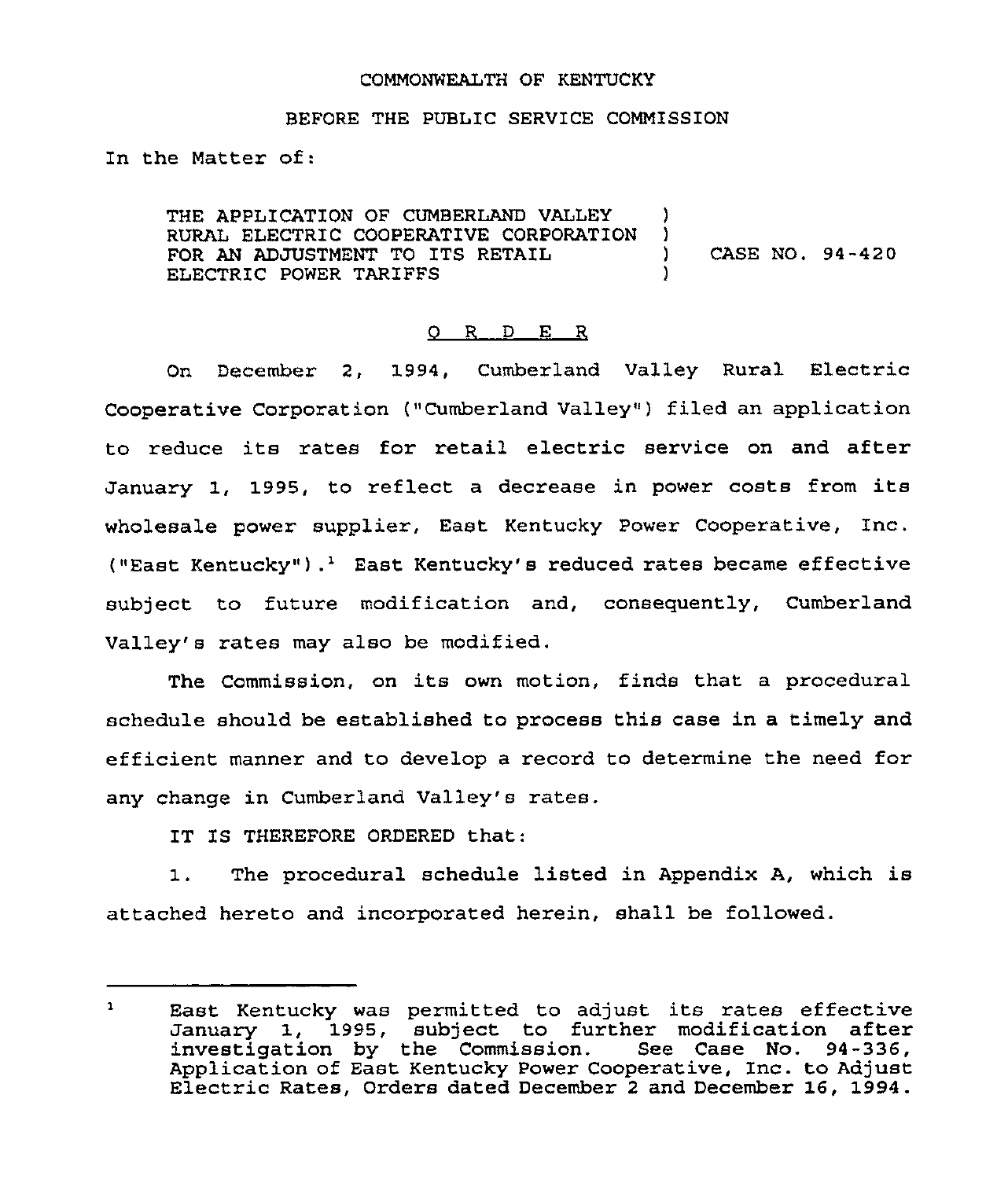2. All requests for information and responses thereto shall be appropriately indexed. All responses shall include the name of the person who will be responsible for responding to questions related to the information, with copies to all parties of record and 10 copies to the Commission.

3. Cumberland Valley shall give notice of the scheduled hearing in accordance with the provisions set out in 807 KAR 5:011, Section 8(5) . At the time the publication is requested, Cumberland Valley shall forward a duplicate of the notice and request to the Commission.

4. Motions for extensions of time with respect to the schedule herein shall be made in writing and will be granted only upon a showing of good cause.

5. Nothing contained herein shall prevent the Commission from entering further Orders in this matter.

Done at Frankfort, Kentucky, this 13th day of January, 1995.

PUBLIC SERVICE COMMISSION

the Commission

ATTEST:  $\overline{\phantom{a}}$ om Mills

Executive Director